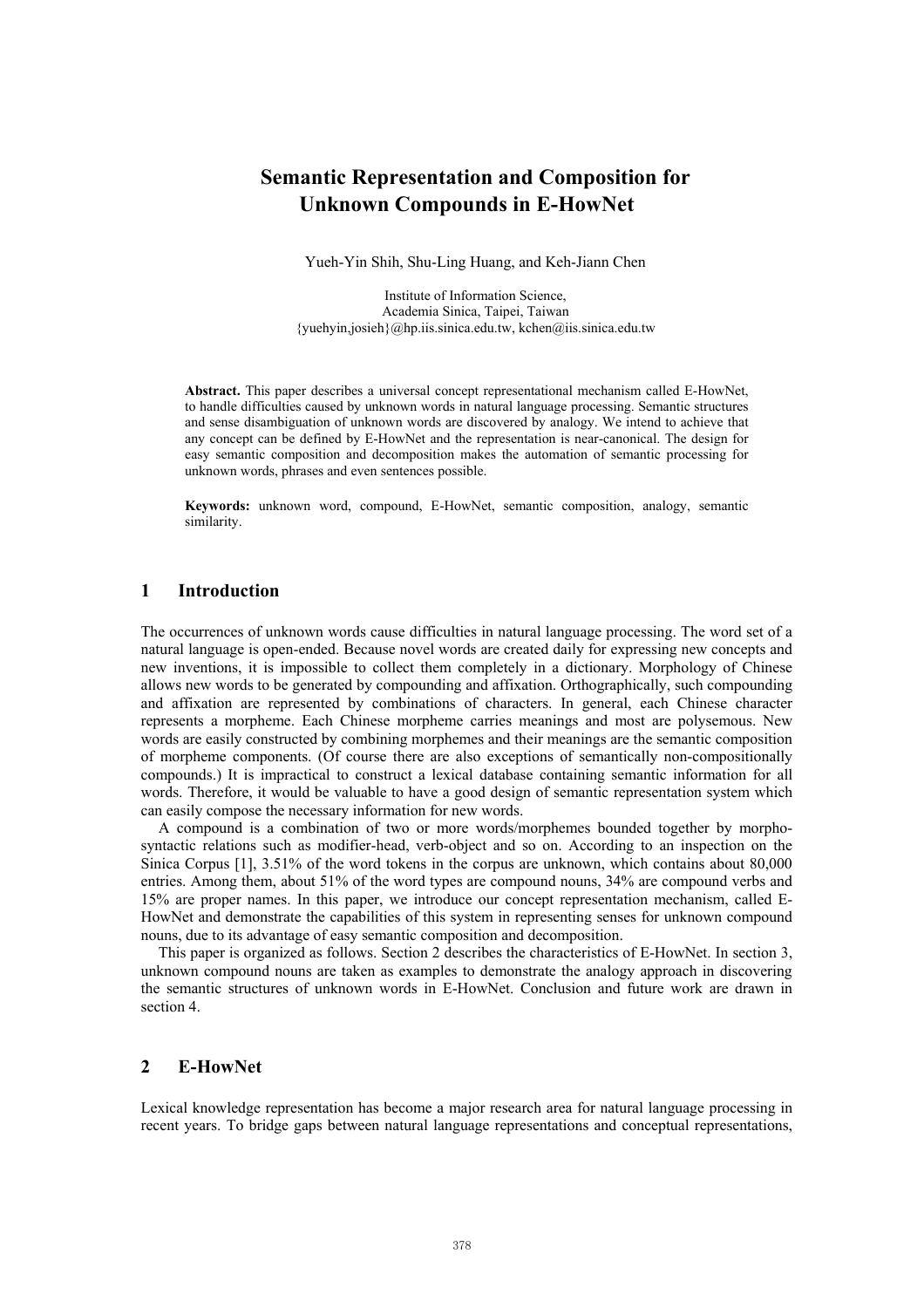we had proposed a frame-based entity-relation knowledge representation model called E-HowNet, which was evolved from HowNet [2] to encode concepts. It extends the word sense definition mechanism of HowNet and uses WordNet synsets [3] as vocabulary to describe concepts. In principle, the qualia structure is the major features for a nominal-type concept [4] and event frames are for eventive concepts [5]. For example, we define concepts "sound recorder" as (1) below:

(1) 錄音機 "sound recorder" def:{machine|機器: telic={voice recording|錄音:  $instrument=\{\sim\}\}$ 

Under the mechanism, E-HowNet links concepts by the conventional taxonomic relation links, such as synonymy, hyponymy/hypernymy, antonymy, meronymy and their shared features. In the above example, "machine" is the hypernymy of "sound recorder". The qualia "telic" denotes the purpose and function of "sound recorder" is the event "sound recording". The instrument for sound recording is "~" which denotes the head concept of the definition, i.e. "machine|機器. Thus, the definition can be glossed as: "a sound recorder is a machine which functions as the instrument of sound-recording activity".

Complex concepts are represented by simpler concepts which are not necessary to be primitive concepts. The simple concepts used in the definitions can be further decomposed into even simpler concepts, until primitive or basic concepts are reached. Therefore the representation of a concept can be dynamically decomposed and unified into different levels of representations [6, 7]. In (1), the concept "sound recorder" is defined by simpler concepts "machine" and "sound recording". The concept "sound recording" is not a primitive concept and can be further decomposed into primitive concepts "record" and "sound" as in (2). Thus the definition in (1) can be extended to reach the ground-level representation as in (3). Such multi-level representations are easier to understand, for it accords with human cognition models.

- (2) 錄音 "sound recording" def: {record記錄:content={sound|聲}}
- (3) 錄音機 "sound recorder" def: {machine|機器: telic={record|記錄: content={sound|聲},  $instrument=\{\sim\}\}$

In E-HowNet, we intend to unify WordNet and HowNet taxonomies as the taxonomy of concepts and combine the semantic relations of FrameNet and HowNet to form the taxonomy of relations. The processes of semantic decomposition and feature unification rely on these taxonomies.

# **3 Discovering Semantic Structures by Analogy for Compound Nouns in E-HowNet**

Veale[8] tests the ability of HowNet system in doing analogy generation and concludes that HowNet contains sufficient structure to realistically support both a taxonomic abstraction view and a structuremapping view of analogy generation. Since E-HowNet adopts and extends the sense definition mechanism of HowNet, we will use similar strategy to discover the semantic structures of a very productive type of unknown words, i.e. compound nouns.

E-HowNet uses hypernym concepts as the type classifications for concepts and differentiates concepts of same hypernym class by their major features. To discover the sense and semantic structure of a noun compound is to disambiguate the semantic ambiguity of the morphological head of a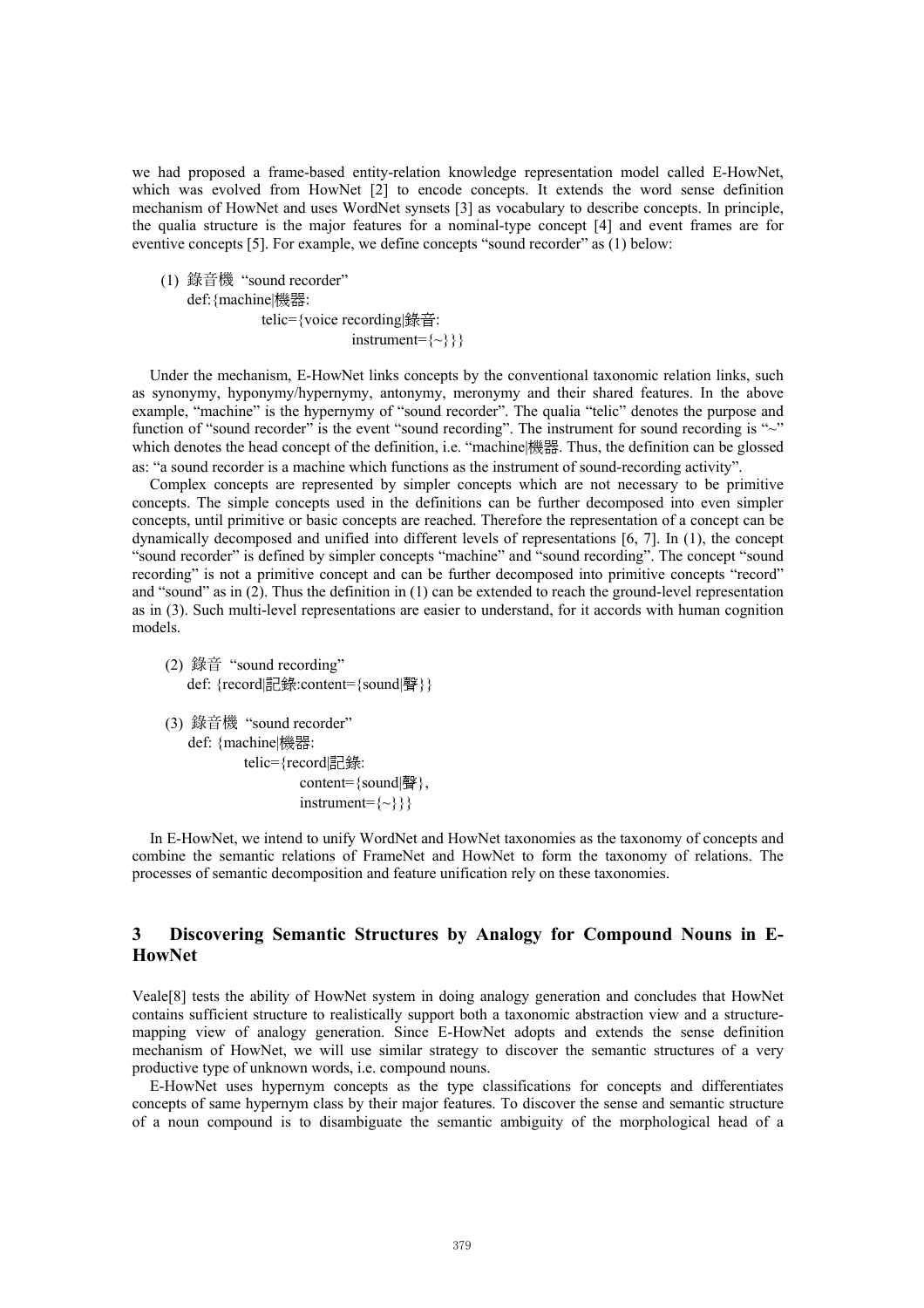compound noun and find the proper semantic relation between constituents of the compound. For example, when we see the unknown/undefined compounds such as 牧工 "hired herdsman", 核工 "nuclear industry" ,or 唱工 "art of singing", firstly, we have to find the appropriate meaning for each head of these unknown compound. Secondly, we have to build the correct relation between their modifiers and the heads, such as the relation between 牧 and 工, 核 and 工, etc.

Chen & Chen [9] proposed an example-based similarity measure to disambiguate the polysemous heads. They extracted some examples with the polysemous head morpheme from corpora and dictionaries, and classified them into different groups according to their meaning. Let's take "工" as example and add E-HowNet definitions for each class, shown as table 1:

#### **Table 1.**

| <b>Sense</b> | example                                         | <b>E-HowNet definition</b>                                                             |
|--------------|-------------------------------------------------|----------------------------------------------------------------------------------------|
| 工人           | 搬運工 "porter"                                    | def: { $labor \perp \perp \perp$ :                                                     |
| "labor"      |                                                 | telic={transport{運送:                                                                   |
|              |                                                 | patient= $\{goods   \notin \mathcal{W}\}\,$ ,                                          |
|              |                                                 | $agent={\sim}$ }}                                                                      |
|              |                                                 | def: {labor  $\perp \wedge$ : gender= {female  $\angle$ }}                             |
|              | $\hat{\mathbb{F}}$ T "child labor"              | $def: \{ labor   \underline{\top} \wedge : age = \{ child   \underline{\forall} \} \}$ |
| 工業           | $\#T$ "chemical industry"                       | $def:$ {industry $\mathcal{I}$ $\ddagger$ $\ddagger$ :                                 |
| "industry"   |                                                 | $domain={\text{chemistry}} {\forall \Xi\}$                                             |
|              | 機工 "engineering industry"                       | def: {industry $ \pm \ddot{\tilde{\pi}}$ :                                             |
|              |                                                 | $domain=\{machine _{\mathcal{H}}\}$                                                    |
| 技術           | $\mathcal{T} \perp \mathcal{T}$ "cutting skill" | def:{skill 技術:                                                                         |
| "skill"      |                                                 | predication= $\{\text{cut}[\uparrow]\}\$                                               |
|              |                                                 | method= $\{\sim\}\}$                                                                   |
|              | 畫工 "painting skill"                             | def:{skill 技術:                                                                         |
|              |                                                 | predication= $\frac{1}{3}$ draw $\equiv$                                               |
|              |                                                 | method= $\{\sim\}\}$                                                                   |
|              |                                                 |                                                                                        |

The meaning of 牧工 "hired herdsman", 核工 "nuclear industry" ,or 唱工 "art of singing" are then determined by comparing the similarity between their modifiers and the modifiers of each class of examples. That is, we compare 牧、核 and唱 separately with 搬運、女、童、化、機、刀...etc. And then choose the most similar meaning as their head meaning. For instance,  $\mathcal{H}$  is most similar with the modifiers in first class, thus the head of 牧工 is "labor". As for the semantic similarity calculation, several measures of semantic similarity have been proposed for taxonomy based dictionary.[1](#page-2-0)

Based on similarity calculation, a preliminary definition can be made for each unknown/undefined compound. To further define them, we need to know the relation between the modifiers and their head. Suppose we know the examples in class two are all defined by the same semantic feature "domain", then we can further define 核工 as  $(4)$ :

(4) 核工 "nuclear industry"

def:{industry|工業:domain={nucleonics |核子學}}

<span id="page-2-0"></span>Such as Wu & Palmer, Verb semantics and lexical selection. (Proceedings of the 32<sup>nd</sup> Annual Meeting of the Association for Computational Linguistics), Leacock & Chodorow, *Combining local context and WordNet similarity for word sense identification*. (WordNet: An Electronic Lexical Database), Resnik, *Semantic similarity in a taxonomy.* (Journal of Artificial Intelligence Research 11), Lin, *An information-theoretic definition of similarity.* (ICML-98) ,Jiang & Conrath, *Semantic similarity based on corpus statistics and lexical taxonomy.* (ROCLING X), Lesk, *Automatic sense disambiguation using machine readable dictionaries.* (Proceedings of the Special Interest Group for Design of Communications Conference).